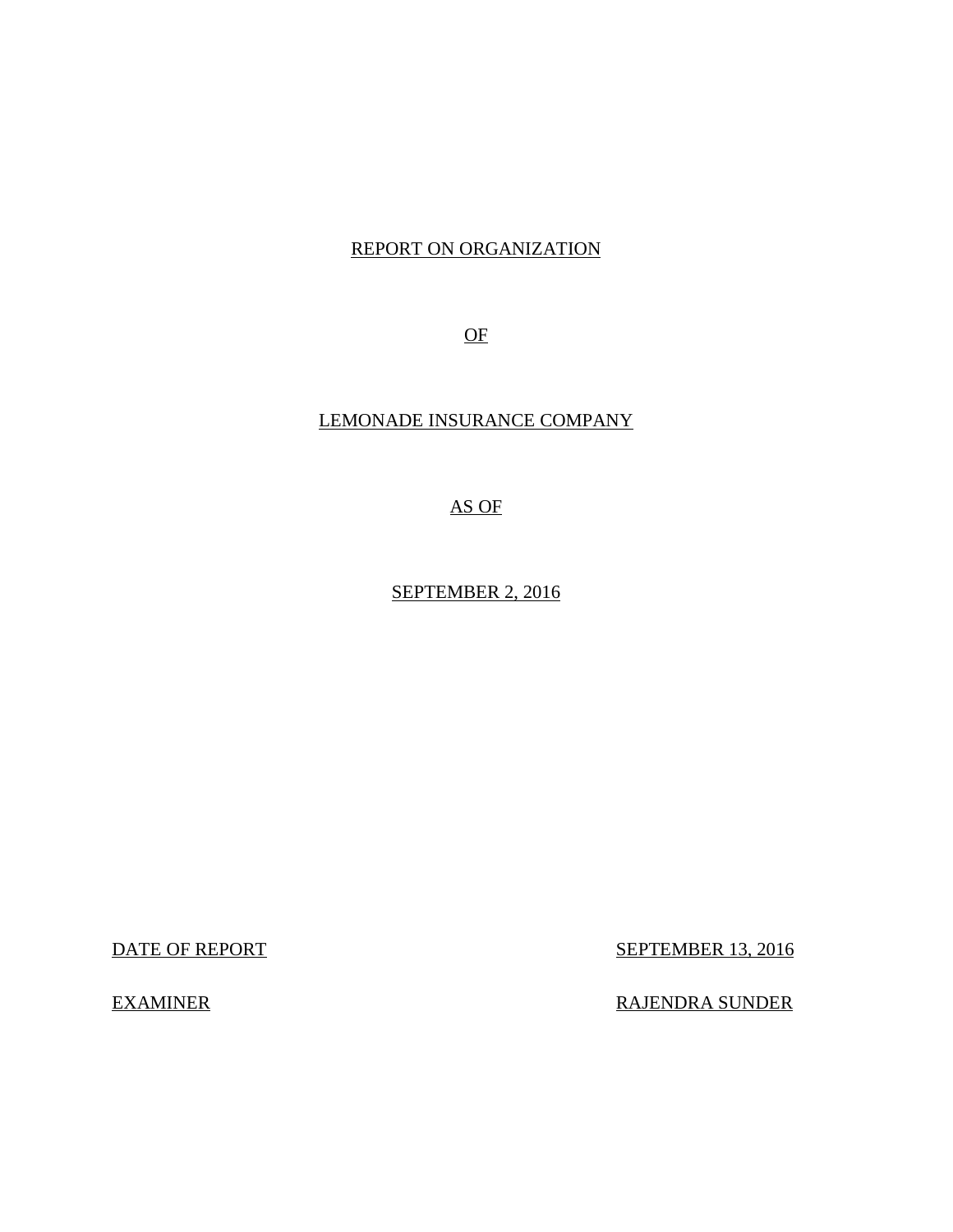# TABLE OF CONTENTS

# ITEM NO. PAGE NO. 1. Scope of examination 2  $\overline{2}$ . 4. Balance sheet 4 5. Authorization powers and minimum capital required 4 [6. Holding company system 6](#page-7-0) [7. Custodial agreement 7](#page-8-0) 9. Summary of comments and recommendations 8 Incorporation 2 3. Capitalization and subscription 3 [8. Conclusion 7](#page-8-0) Affidavit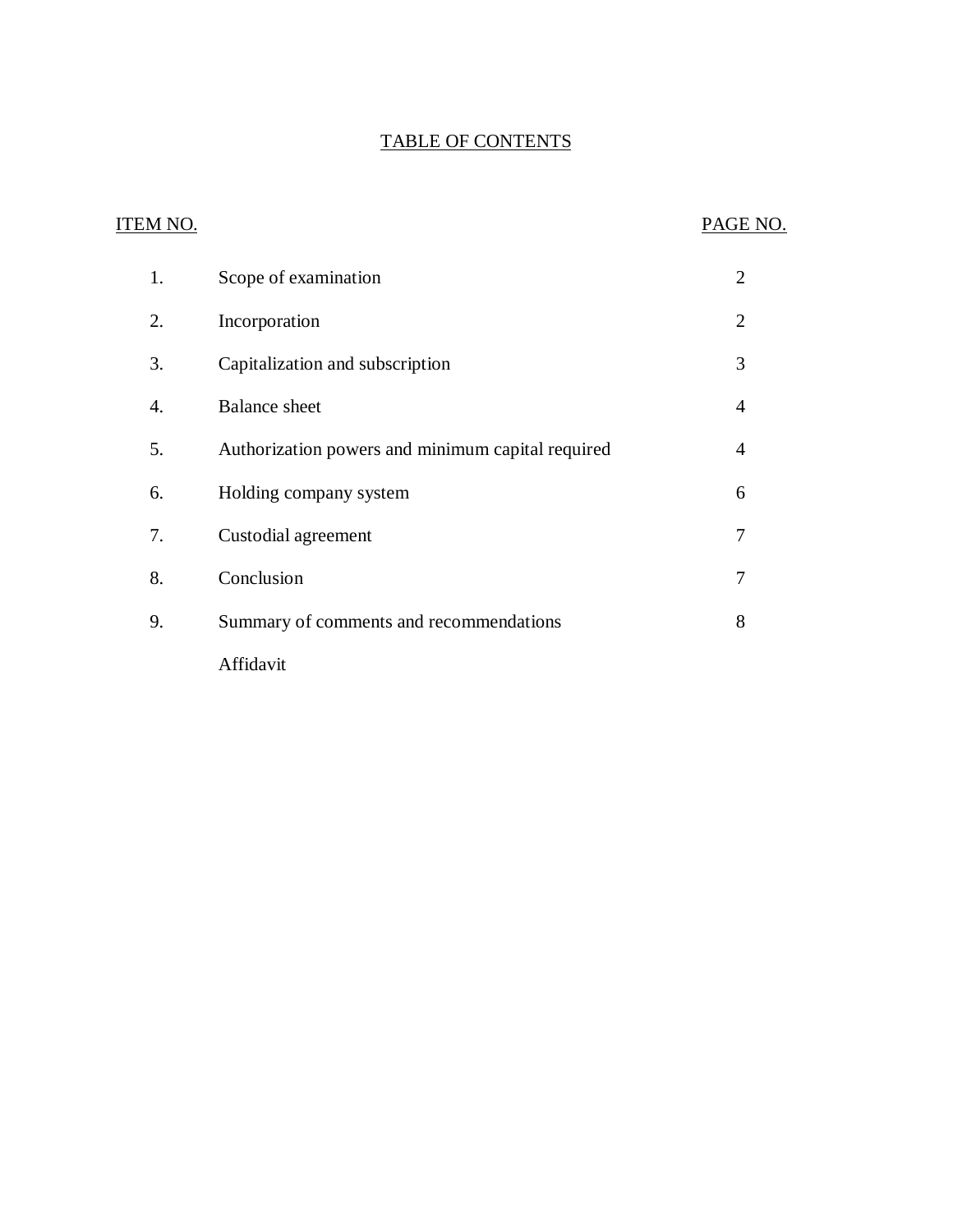

Andrew M. Cuomo National Andrew Maria T. Vullo National Andrew Maria T. Vullo National Andrew Maria T. Vullo N Governor Superintendent Superintendent Superintendent Superintendent Superintendent Superintendent Superintendent

September 13, 2016

 Honorable Maria T. Vullo New York State Department of Financial Services Superintendent Albany, NY 12257

Madam:

 Pursuant to the requirements of the New York Insurance Law, and in compliance with the instructions contained in Appointment Number 31526 dated September 1, 2016 attached hereto, I have made an examination on organization of Lemonade Insurance Company as of September 2, 2016, and submit the following report thereon.

 Wherever the designation "the Company" appears herein without qualification, it should be understood to indicate Lemonade Insurance Company.

 Wherever the term "Department" appears herein without qualification, it should be understood to mean the New York State Department of Financial Services.

 York, NY 10004. The examination was conducted at the Company's office located at 85 Broad Street, New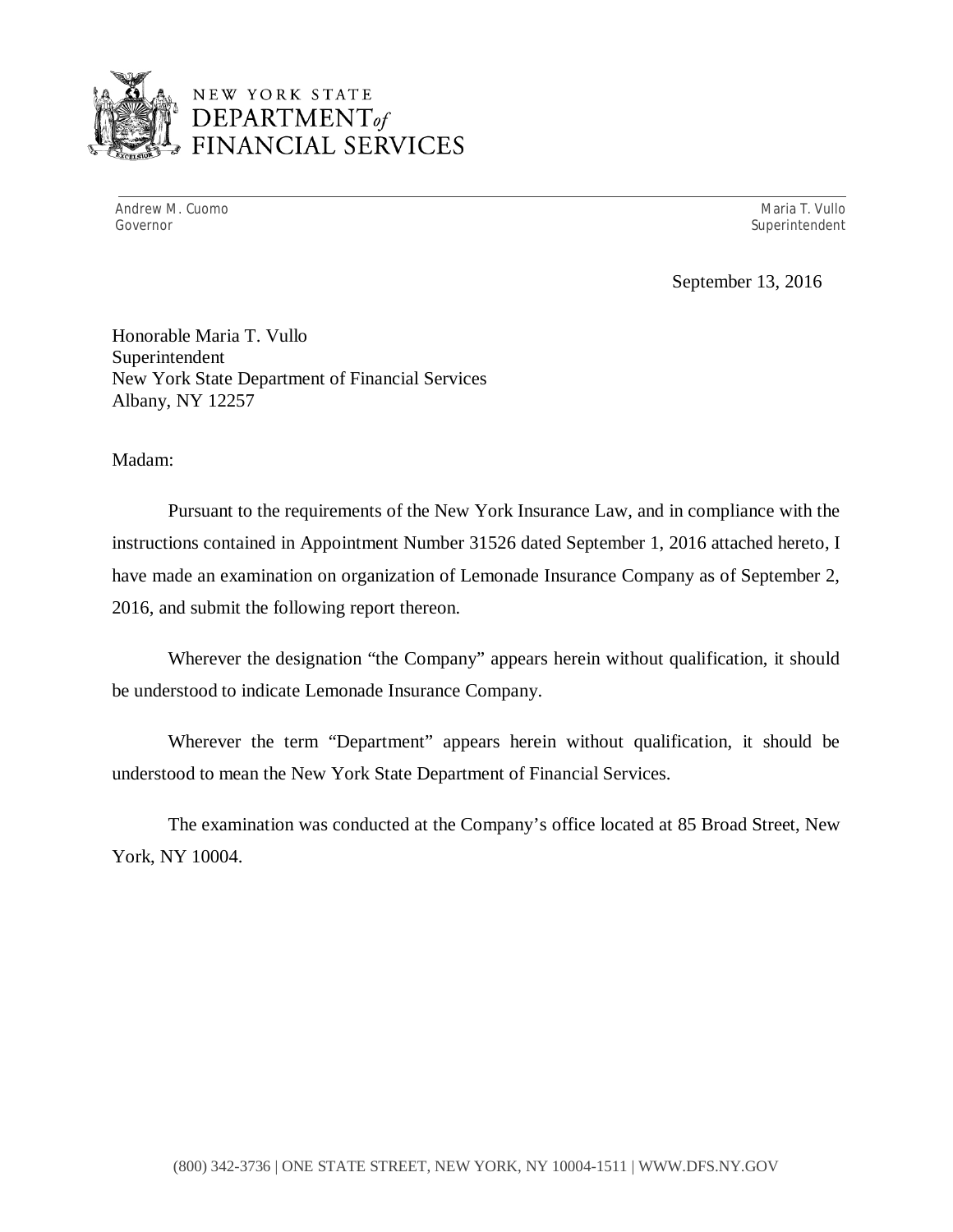#### **1. SCOPE OF EXAMINATION**

 The examination comprised of a complete verification of the issuance of the Company's capital stock, the receipt of capital and surplus funds, and the determination of the Company's assets and liabilities. The records examined were the declaration of intention and charter, the by- laws, the certificate of incorporation, the corporate minutes, the stock register, and the inter- company and custodial agreements entered into by the Company as of the examination date. In addition, an affidavit, appended hereto, was obtained from two officers of the Company indicating that the transactions noted in this report were lawful and bona fide.

#### **2. INCORPORATION**

 Lemonade Insurance Company was incorporated under the laws of the State of New York on October 27, 2015. The Department approved the Company's declaration of intention and charter on the same date. The Company's office is intended to be located at 85 Broad Street, New York, New York 10004.

The Company's board of directors was comprised of the following seven members:

| Name and Residence | <b>Principal Business Affiliation</b> |
|--------------------|---------------------------------------|
| Shai Wininger      | President/CTO                         |
| Haifa, Israel      | Lemonade Ltd.                         |
| Ty R. Sagalow      | CEO & Founder                         |
| Syosset, NY        | Innovation Insurance Group, LLC       |
| Ronald Topping     | <b>Chief Financial Officer</b>        |
| Allentown, NJ      | Lemonade Insurance Company            |
| Maya Prosor        | <b>Chief Distribution Officer</b>     |
| Brooklyn, NY       | Lemonade, Inc.                        |
| James Hageman      | <b>Chief Claims Officer</b>           |
| West Granby, CT    | Lemonade Insurance Company            |
| Dan Ariely         | Professor                             |
| Durham, NC         | Duke University                       |
| Peter Diamandis    | CEO, Founder & Chairman               |
| Santa Monica, CA   | The XPRIZE Foundation                 |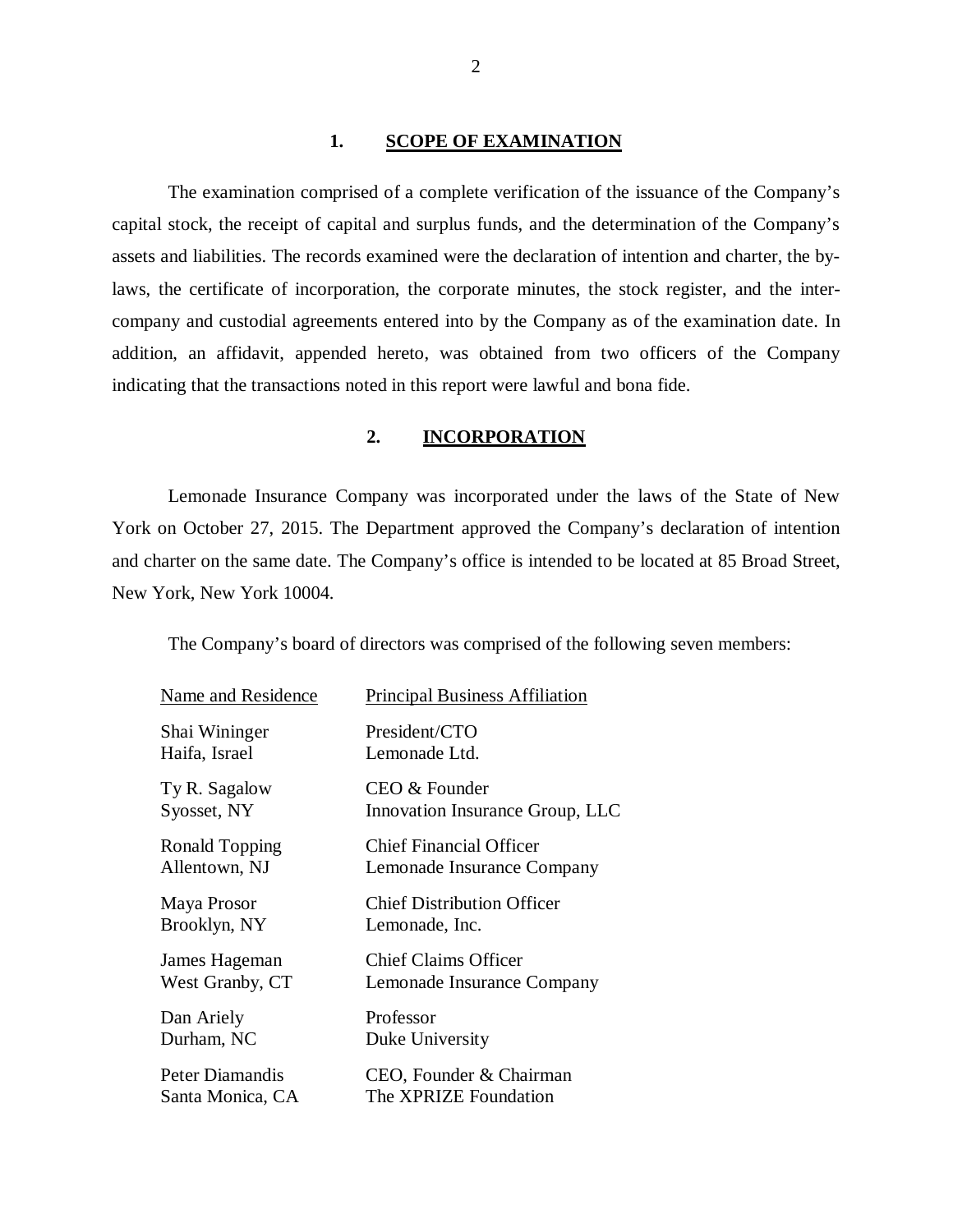As of September 2, 2016, the principal officers of the Company were as follows:

| Name             | Title                                              |
|------------------|----------------------------------------------------|
| Shai Wininger    | Chairman of the Board                              |
| Ty R. Sagalow    | President/Chief Executive Officer                  |
| Ronald Topping   | Chief Financial Officer and<br>Secretary/Treasurer |
| Alex Tsetsenekos | Interim Chief Underwriting Officer                 |
| Maya Prosor      | <b>Chief Distribution Officer</b>                  |
| James Hageman    | <b>Chief Claims Officer</b>                        |

#### **3. CAPITALIZATION AND SUBSCRIPTION**

 The Company's authorized capital of \$1,000,000 consists of 1,000,000 shares of \$1 par value per share common stock. Gross paid in and contributed surplus is \$4,000,000. The Company issued to Lemonade Inc., a Delaware Corporation, 1 share of common stock on June 13, 2016 for a consideration of \$1 and 999,999 shares on August 15, 2016 for a consideration of \$999,999.

 In order to fulfill the deposit requirements of Section 4104 of the New York Insurance Law, on August 31, 2016, the Company placed securities with par and market values totaling \$500,000 in an account in the name of the "Superintendent of Insurance of the State of New York in Trust for the security of all policyholders of Lemonade Insurance Company within the United States, its territories and possessions." The custodian is U.S. Bank National Association, located at 50 South 16<sup>th</sup> Street, Suite 2000, Philadelphia, PA 19102 and the securities are held pursuant to a custodian agreement that conforms to the provisions of Section 1314 of the New York Insurance Law.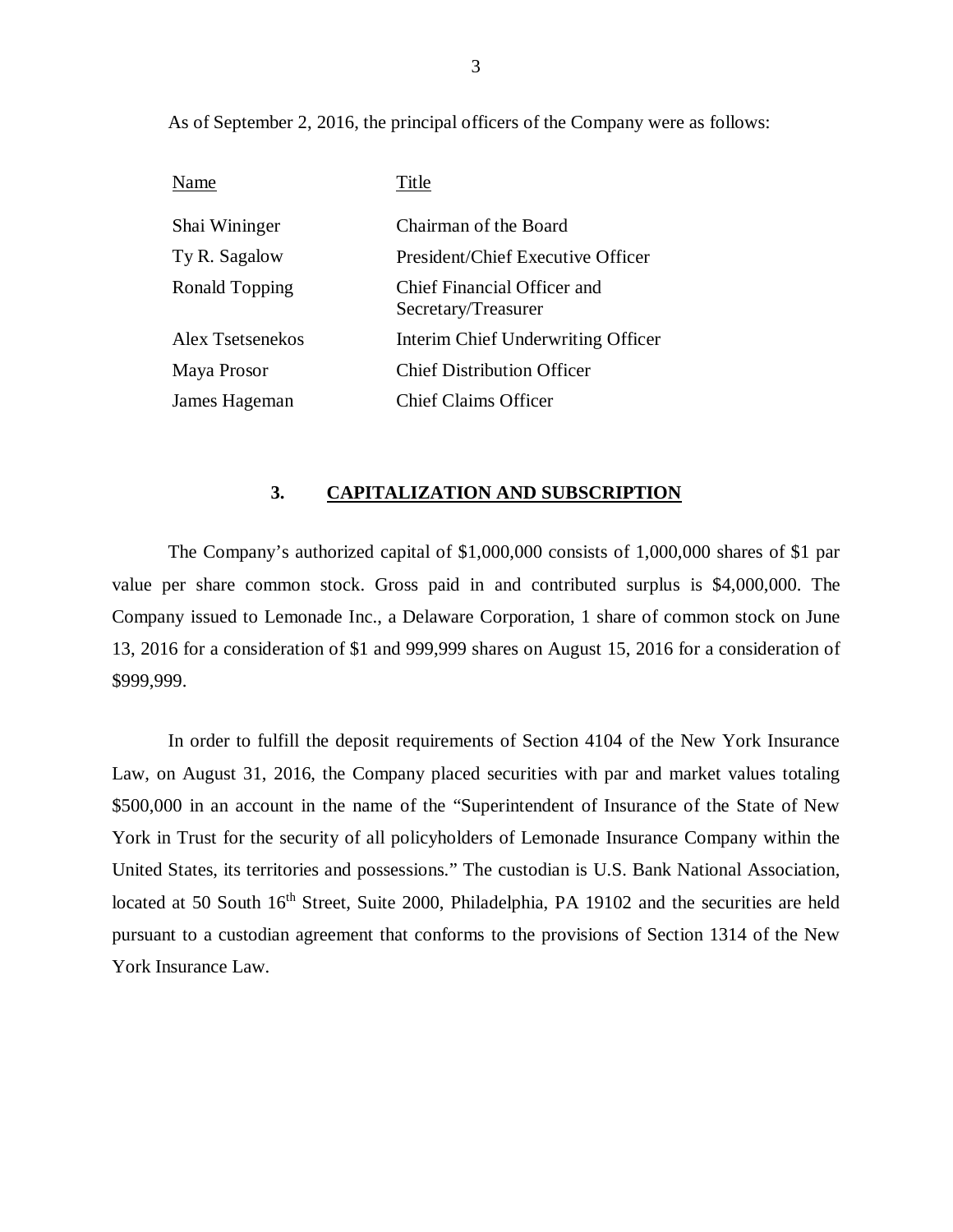#### **4. BALANCE SHEET**

 The following shows the assets, liabilities and surplus as regards policyholders as determined by this examination as of September 2, 2016, and as reported by the Company:

**Assets** 

| Cash and short-term investments<br><b>Bonds</b><br>Accrued investment income                                              |                                 | \$4,010,124<br>999,748<br>451  |
|---------------------------------------------------------------------------------------------------------------------------|---------------------------------|--------------------------------|
| <b>Total assets</b>                                                                                                       |                                 | \$5,010,323                    |
| Liabilities<br>Payable to parents, subsidiaries & affiliates<br>All other liabilities                                     |                                 | $\mathcal{S}$<br>10,000<br>126 |
| <b>Total liabilities</b>                                                                                                  |                                 | 10,126                         |
| <b>Capital and Surplus</b><br>Common capital stock<br>Gross paid in and contributed surplus<br>Unassigned funds (surplus) | \$1,000,000<br>4,000,000<br>197 |                                |
| Total surplus as regards policyholders                                                                                    |                                 | 5,000,197                      |
| Total liabilities and surplus as regards<br>policyholders                                                                 |                                 | \$5,010,323                    |

## **5. AUTHORIZATION POWERS AND MINIMUM CAPITAL REQUIRED**

 The Company is authorized to transact the kinds of insurance as defined in the following numbered paragraphs of Section 1113(a) of the New York Insurance Law: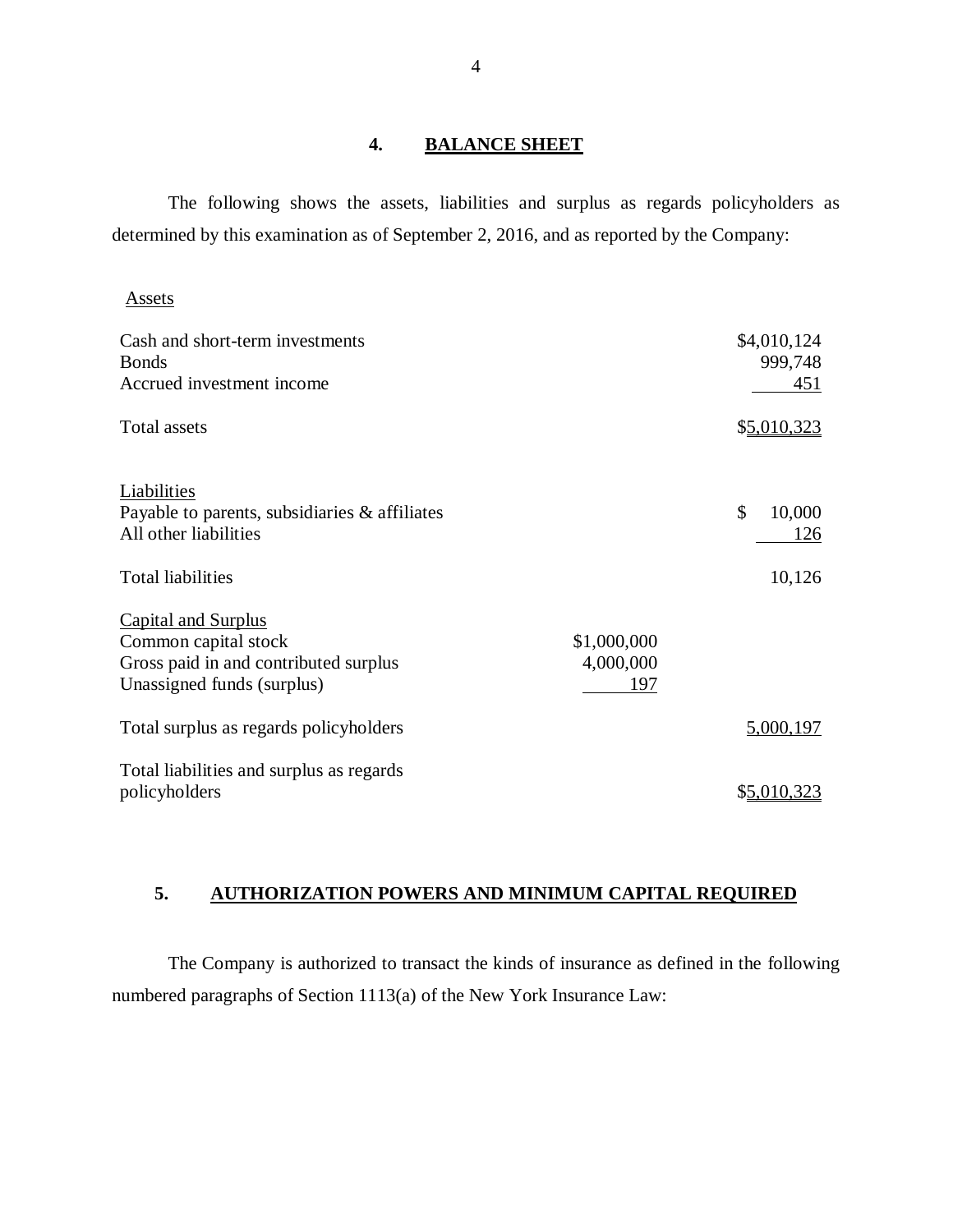| <u>Paragraph</u> | Line of Business                       |
|------------------|----------------------------------------|
|                  |                                        |
| 4                | Fire                                   |
| 5                | Miscellaneous Property                 |
| 6                | <b>Water Damage</b>                    |
| 7                | Burglary and Theft                     |
| 8                | Glass                                  |
| 9                | Boiler and Machinery                   |
| 12               | Collision                              |
| 13               | Personal Injury Liability              |
| 14               | <b>Property Damage Liability</b>       |
|                  | Marine and Inland Marine (Inland only) |
|                  |                                        |

20(i) Marine and Inland Marine (Inland only)<br>Based on the lines of business for which the Company is licensed and the Company's current capital structure, and pursuant to the requirements of Articles 13 and 41 of the New York Insurance Law, the Company is required to maintain a minimum surplus to policyholders in the amount of \$1,700,000.

 Pursuant to the provisions of Section 1102(e)(1)(A) of the New York Insurance Law, in order for the Superintendent to issue a license to the Company, it must have the amount of its minimum initial surplus to policyholders on deposit in either cash or investments qualifying as minimum capital or surplus investments pursuant to Section 1402 of the New York Insurance Law; such investments consist of:

- (1) Obligations of the United States or of any agency thereof provided such agency obligations are guaranteed as to principal and interest by the United States.
- (2) Direct obligations of this state or of any county, district or municipality thereof.
- (3) Direct obligations of any state of the United States.
- (4) Obligations secured by first mortgage loans which meet the standards specified in paragraph four of subsection (a) of section one thousand four hundred four of this article on property located in this state.

The Company has met these requirements.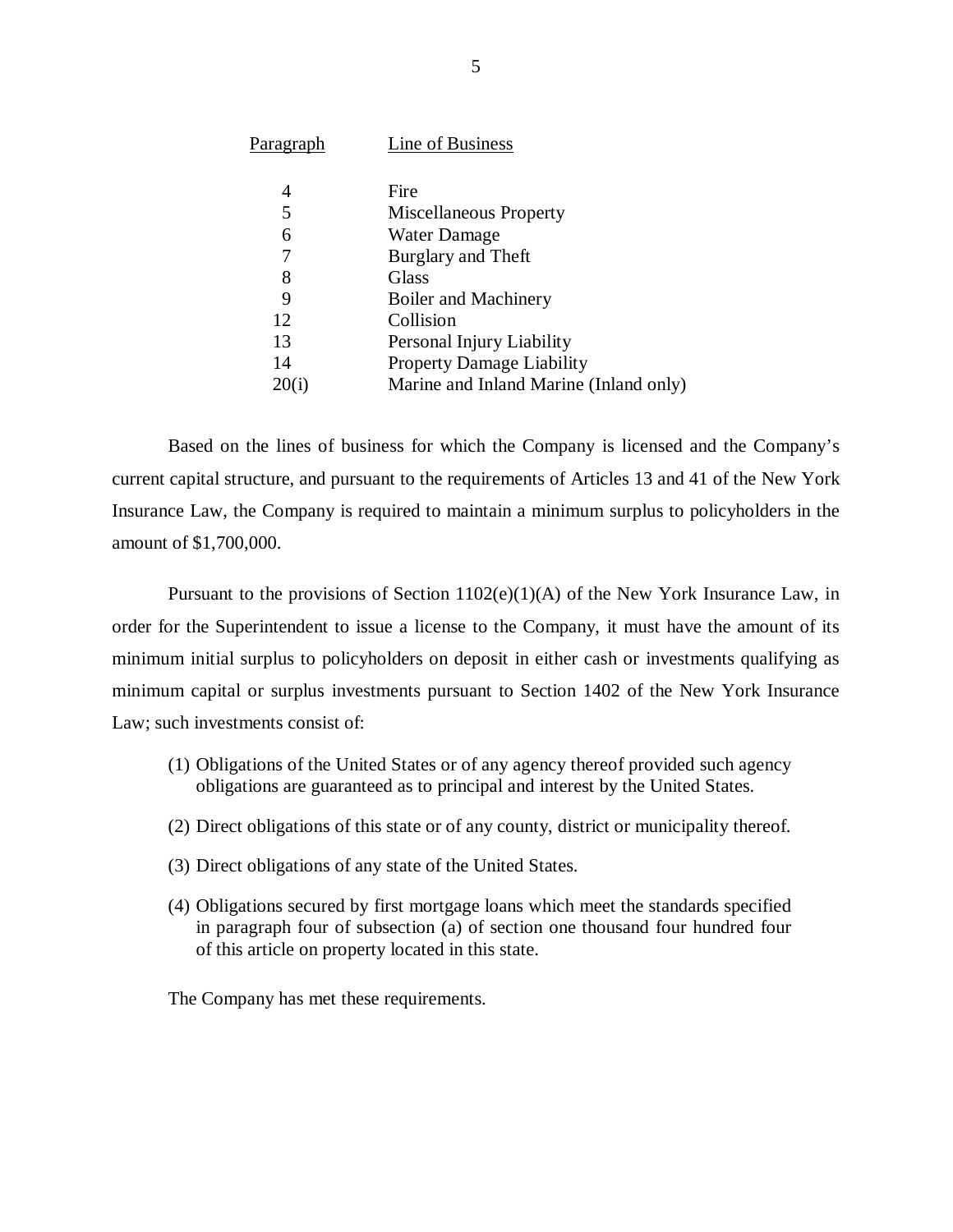#### **6. HOLDING COMPANY SYSTEM**

<span id="page-7-0"></span> The Company is a wholly-owned subsidiary of Lemonade, Inc., (DE) which is ultimately controlled by Daniel Schreiber and Shai Wininger.

The following is an abridged chart of the holding company system at September 2, 2016:



 NOTE: Sequoia Capital Israel Venture V Holdings L.P., Aleph, L.P. and XL Innovate Fund, L.P. have each submitted an application to the Department in which they are seeking a determination of non-control of Lemonade Insurance Company, pursuant to Section 1501 of the New York Insurance Law.

 members of its holding company system: At September 2, 2016, the Company was party to the following agreements with other

#### Service Agreement

 Effective September 1, 2016, the Company entered into a Service Agreement with Lemonade, Inc., a Delaware public benefit corporation (the "Parent,") whereby the Parent agreed to perform certain services for the Company in its operations and provide certain property, equipment and facilities of the Parent and its subsidiaries. The services to be provided by the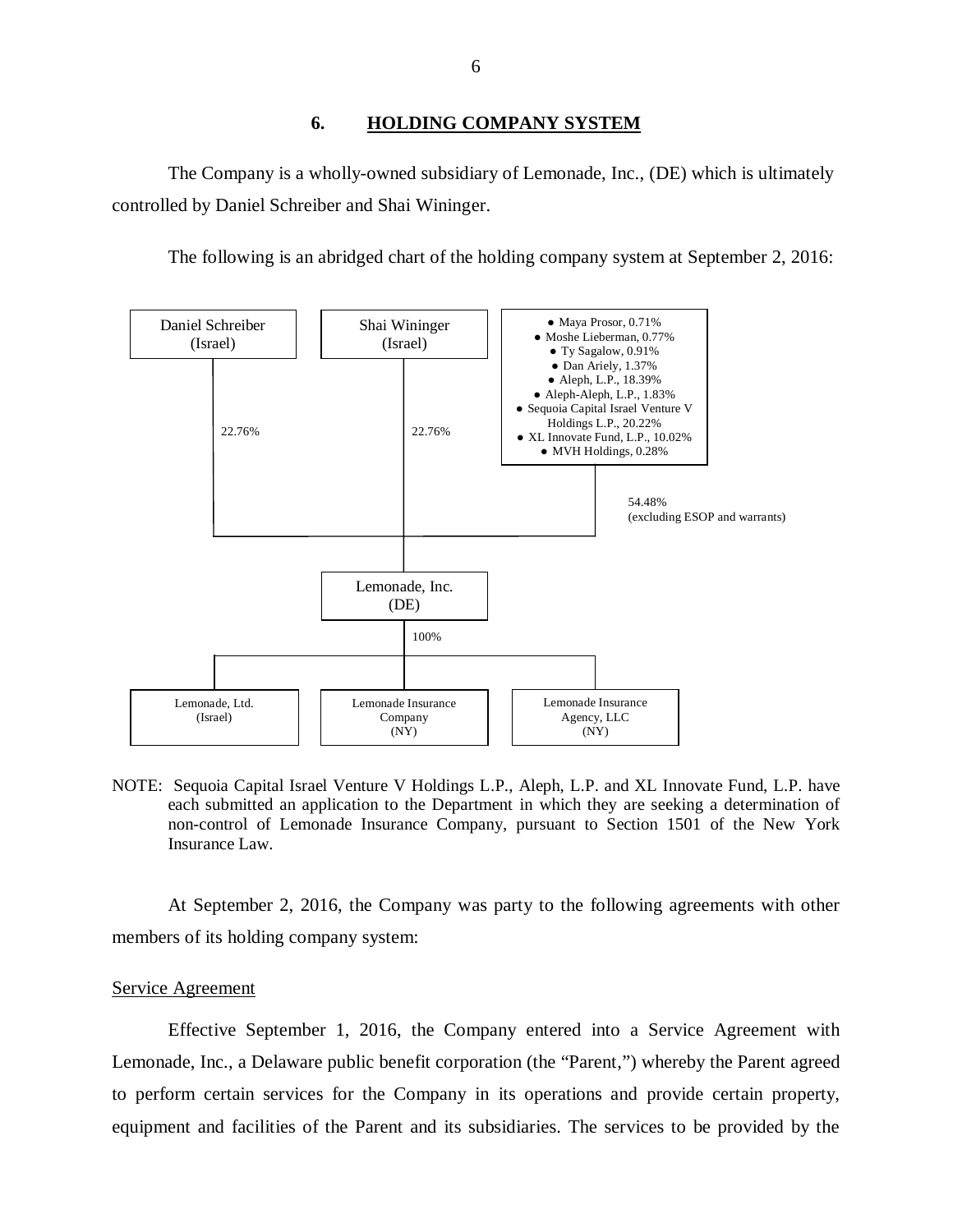<span id="page-8-0"></span>Parent include accounting, tax & auditing, underwriting, claims, reinsurance, distribution, investment, functional support services and requested services.

#### Agency Agreement

 Effective September 1, 2016, the Company entered into an Agency Agreement with Lemonade Insurance Agency, LLC ("Agent") whereby the Company appointed the agent to act on its behalf with respect to the Company's personal lines insurance policies.

#### Tax Allocation Agreement

 Effective September 1, 2016, the Company entered into a Tax Allocation Agreement (the "Agreement") with Lemonade, Inc.

 All agreements were filed with this Department pursuant to Section 1505 of the New York Insurance Law.

#### **7. CUSTODIAL AGREEMENT**

 A review of the Citibank custodial agreement for Lemonade Insurance Company revealed that the agreement lacked many of the protective covenants and provisions contained in the NAIC's *Financial Condition Examiners Handbook, Custodial or Safekeeping Agreements, Section I, Part III, Item F.* 

 It is recommended that the Company amend its custodial agreement to include all the protective covenants and provisions in order to comply with the requirements set forth in the NAIC's *Financial Condition Examiners Handbook* and Department guidelines.

#### **8. CONCLUSION**

 Based on the foregoing examination, it is concluded that the Company sold 1,000,000 shares of common stock with a par value of \$1 per share. These shares represented the total authorized and issued stock for which the Company received a consideration of \$5,000,000, of which \$1,000,000 represents capital paid in and \$4,000,000 represents gross paid in and contributed surplus.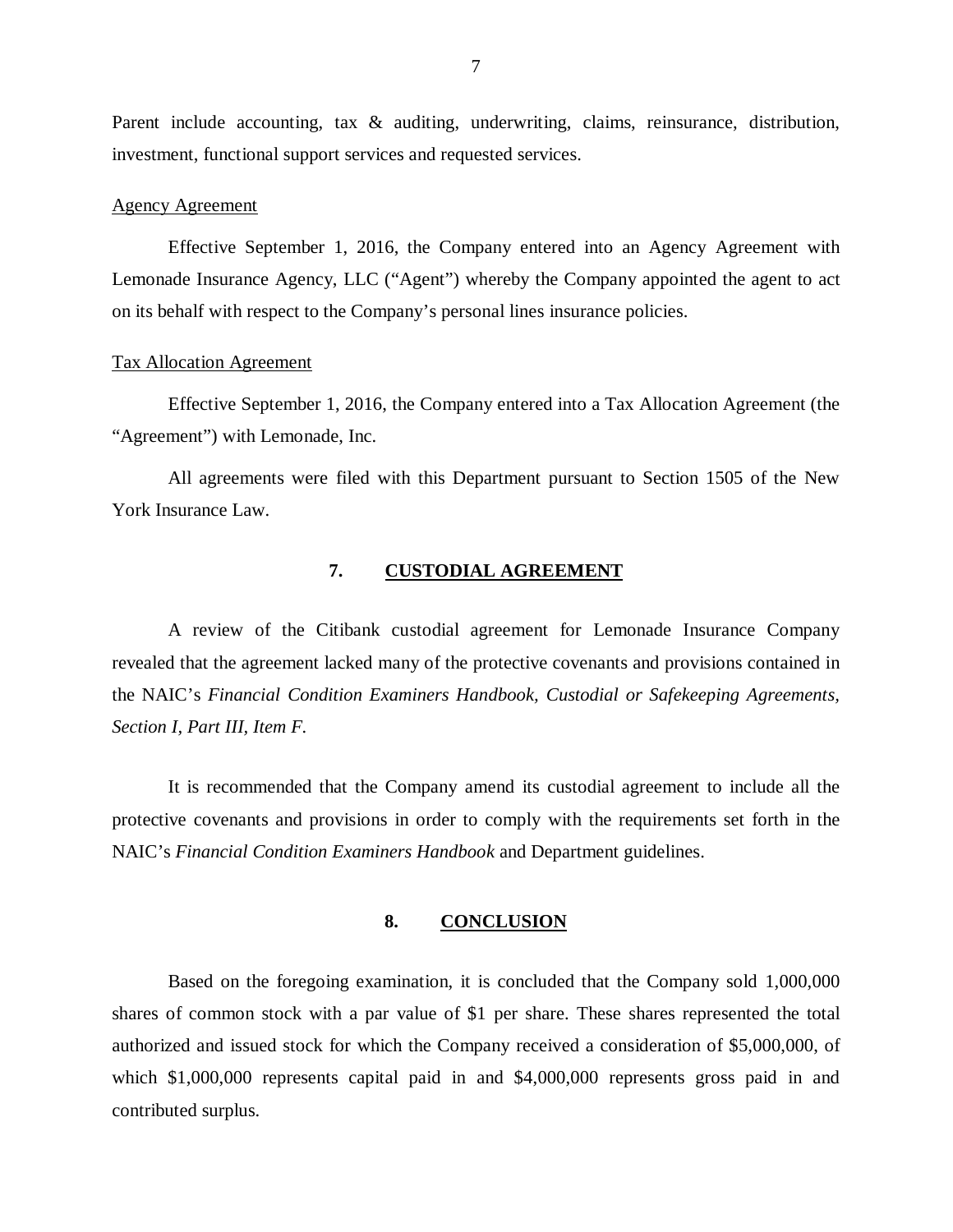# **9. SUMMARY OF COMMENTS AND RECOMMENDATIONS**

#### **ITEM**

#### PAGE NO.

7

#### A. Custodian Agreement

 include all the protective covenants and provisions in order to comply with the requirements set forth in the NAIC's *Financial Condition Examiners Handbook* and Department guidelines. It is recommended that the Company amend its custodial agreement to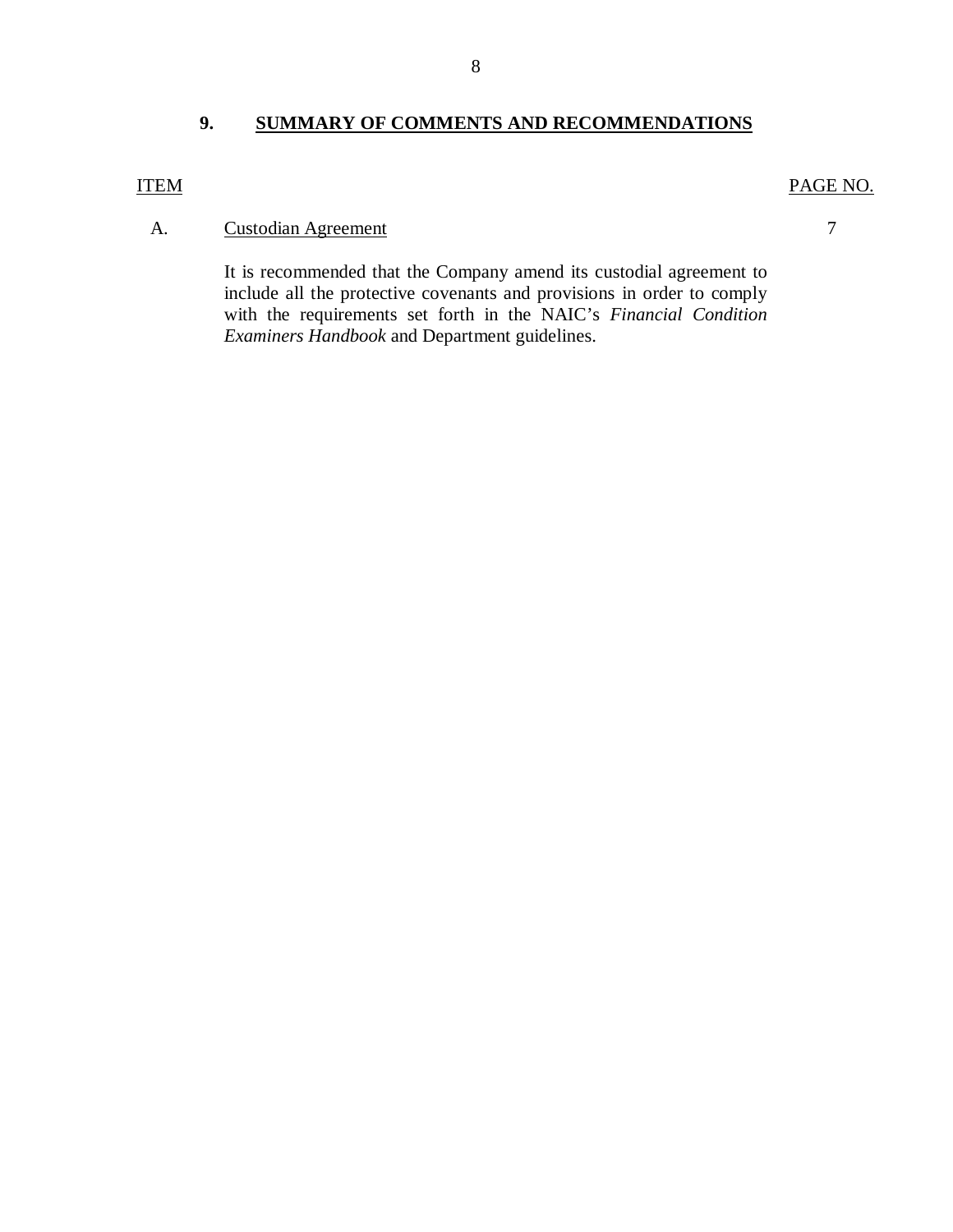Respectfully submitted,

l

 $\sqrt{s/}$ 

 Rajendra Sunder Senior Insurance Examiner

STATE OF NEW YORK ) COUNTY OF NEW YORK )  $)$ SS:

Rajendra Sunder, being duly sworn, deposes and says that the foregoing report, subscribed to by him, is true to the best of his knowledge and belief.

> /s/ Rajendra Sunder

 $\overline{a}$ 

Subscribed and sworn to before me

this  $\_\_\_\_\_\$  day of  $\_\_\_\_\_\_\_\$ , 2016.